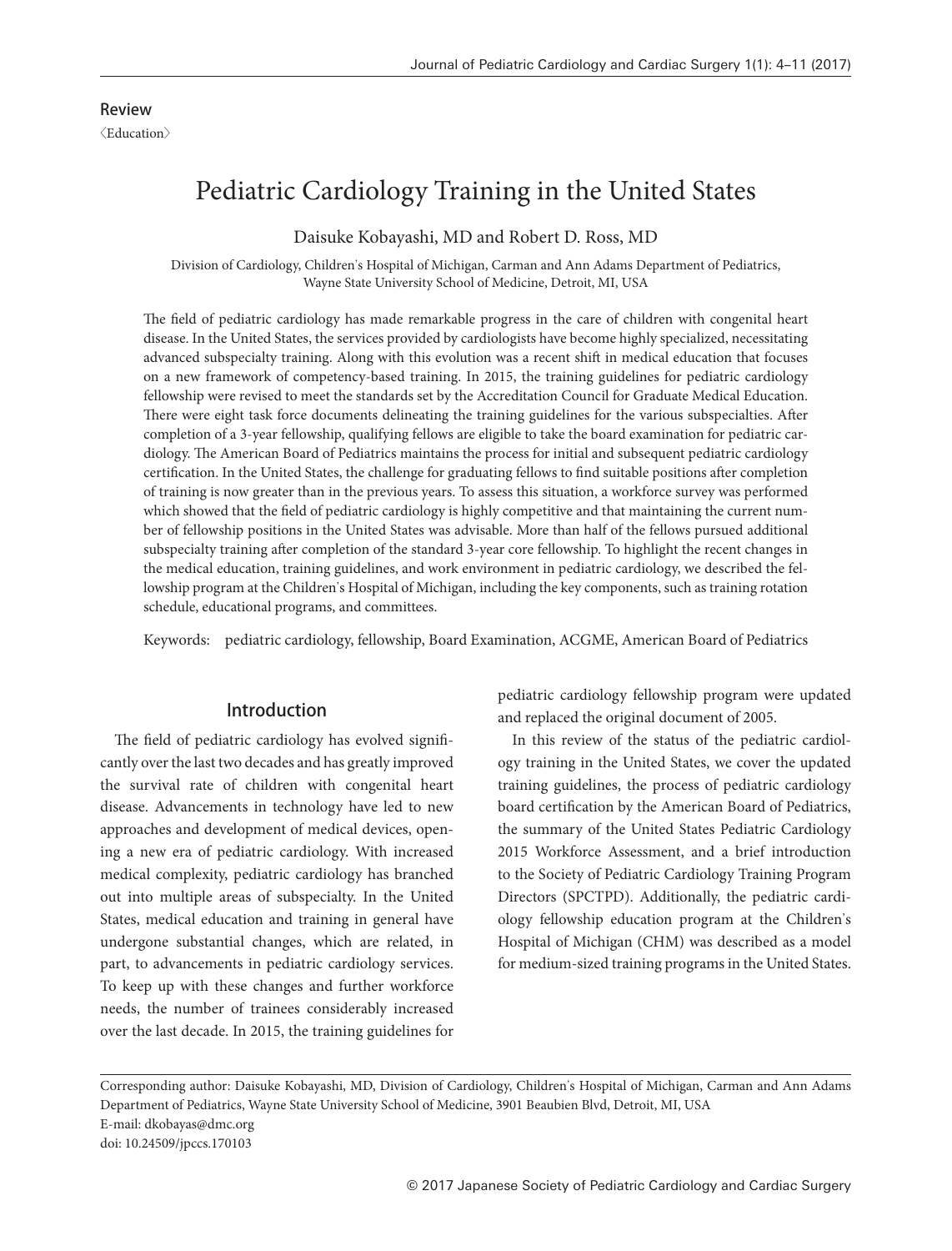# 2015 Training Guidelines for Pediatric Cardiology Fellowship Programs

The new guidelines are a revision of the original training guidelines published in  $2005$ .<sup>1)</sup> Recently, medical education has undergone changes that were driven by the Accreditation Council for Graduate Medical Education (ACGME), which is an organization that sets standards for compliance by the graduate and medical education programs in the United States. The ACGME developed outcome-based milestones as a framework for determining trainees' performance based on the six ACGME core competencies. The 2015 training guidelines delineated these six core competencies and the evaluation tools relevant to all pediatric cardiology training  $(Table 1).<sup>1</sup>$  Previously, trainees were evalu-

|  | Table 1 Core curricular competencies and evaluation tools relevant to all pediatric cardiology training <sup>1)</sup> |  |  |  |  |
|--|-----------------------------------------------------------------------------------------------------------------------|--|--|--|--|
|  |                                                                                                                       |  |  |  |  |

| <b>Medical Knowledge</b>                                                                                                    |
|-----------------------------------------------------------------------------------------------------------------------------|
| <b>Patient Care and Procedural Skills</b>                                                                                   |
| <b>Systems-Based Practice</b>                                                                                               |
| $\cdot$ Coordinates patient care among healthcare providers, including transfer and transition of care                      |
| · Leads a quality improvement project                                                                                       |
| Evaluation tools: conference participation and presentation, direct observation, faculty evaluations, and 360 evaluations   |
| Practice-Based Learning and Improvement                                                                                     |
| · Participates in activities, such as journal clubs and literature reviews, that promote evidence-based learning            |
| Utilizes individual learning plans to review previous goals and objectives, as well as the plans for the next 3 to 6 months |
| Evaluation tools: meeting with mentors, review by clinical competency committee, and reflection and self-assessment         |
| Professionalism                                                                                                             |
| Practices within the scope of expertise and technical skills                                                                |
| · Demonstrates a high rate of attendance at fellow conferences                                                              |
| Completes procedure logs, duty hour logs, and faculty evaluations in a timely manner                                        |
| Evaluation tools: conference participation and presentation, direct observation, faculty evaluations, and 360 evaluations   |
| <b>Interpersonal and Communication Skills</b>                                                                               |
| Eunctions as an effective communicator within a multidisciplinary team                                                      |
| Engages in shared decision making with patients and their families regarding options for diagnosis and treatment            |

- 
- Participates in end-of-life patient care plans

*Evaluation tools: direct observation, faculty evaluations, and 360 evaluations*

## Table 2 Level of entrustment and EPAs

#### Five levels of entrustment

- Level 1: The fellow has baseline knowledge and skills, but is not allowed to perform the EPA independently
- Level 2: The fellow may act under a proactive, ongoing, and full supervision
- Level 3: The fellow may act under a reactive supervision (i.e., the supervisor observes and only participates on request or as deemed necessary)
- Level 4: The fellow may act independently upon graduation
- Level 5: The graduate may act as a supervisor and instructor

#### EPAs for all graduating fellows

- 1. Provide and obtain consultation from other healthcare providers caring for children
- 2. Apply public health principles and improvement methodology to improve care for populations, communities, and systems
- 3. Lead and work within interprofessional healthcare teams
- 4. Facilitate handovers to another healthcare provider, including transition from pediatric to adult health care
- 5. Contribute to a fiscally sound and ethical practice on billing, scheduling, coding, and record-keeping
- 6. Engage in scholarly activities through the discovery, application, and dissemination of new knowledge
- 7. Lead within the subspecialty profession

### EPAs specific for pediatric cardiology

- 8. Diagnose and manage congenital or acquired cardiac problems
- 9. Diagnose and manage patients with acute congenital or acquired cardiac problems requiring critical care
- 10. Care for patients who require catheter-based intervention
- 11. Diagnose and manage patients with arrhythmias and conduction abnormalities
- 12. Acquire the imaging skills required for all aspects of pediatric cardiology care
- 13. Diagnose, initially manage, and refer children with advanced or end-stage heart failure and/or pulmonary hypertension to experts for medical therapy, extracorporeal membrane oxygenation, ventricular assist device, and/or cardiac transplantation

EPAs, entrustable professional activities.1)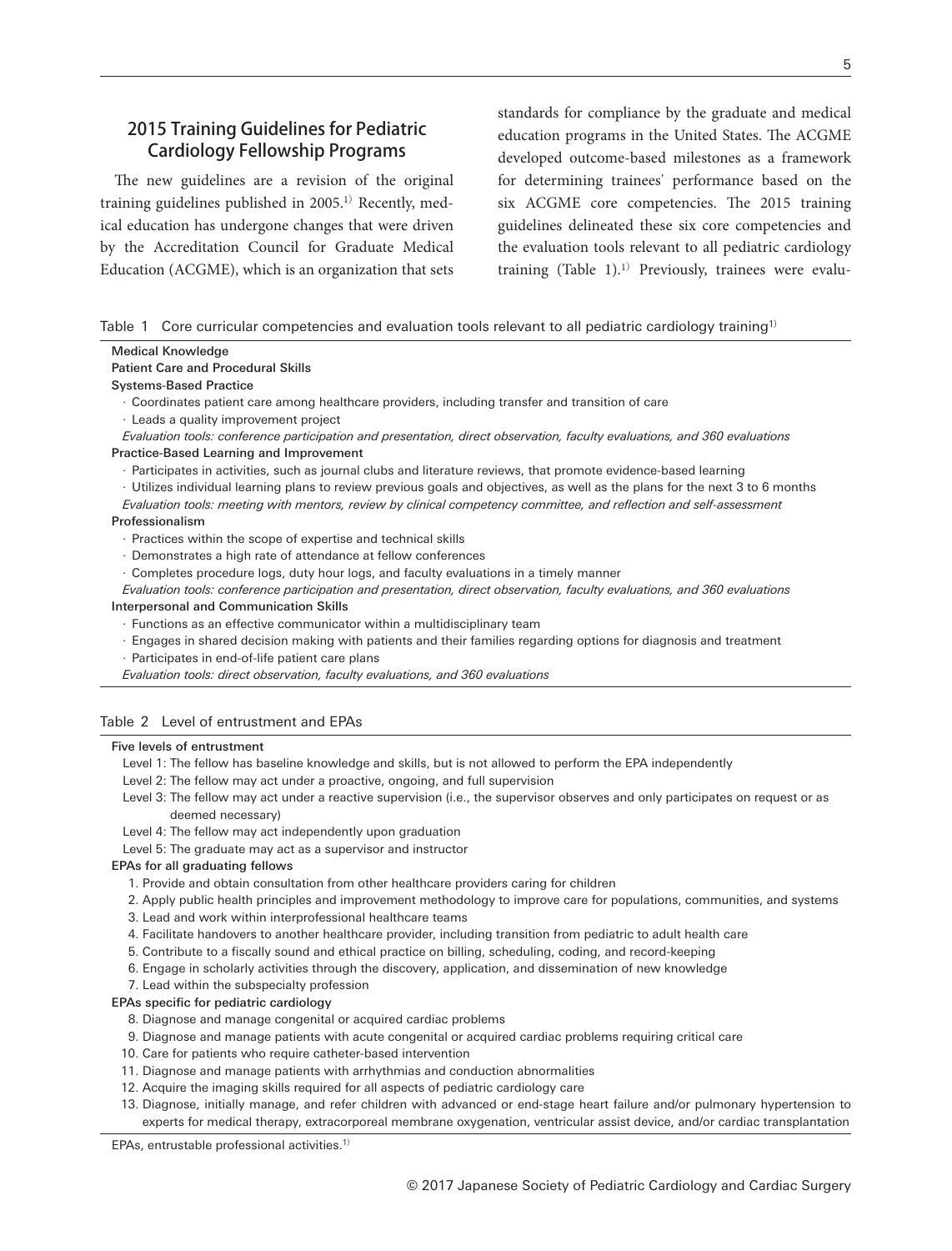ated based on their duration of subspecialty service rotation or the number of procedures they performed. Instead, this new approach requires trainees to achieve an expected level of competency in area of training. For fellowship programs, the performance and evaluation of trainees need to be reviewed by the newly developed Clinical Competency Committees which reports to the Program Director on whether each fellow meets the requirements to move on to each subsequent year of training and then graduation.

At the same time, the American Board of Pediatrics (ABP) has directed the use of entrustable professional activities (EPAs) as an observable and measurable framework to evaluate a fellow's ability to independently practice fundamental professional work. EPAs guide trainees to competencies and milestones across the training landscape of physician activity from medical school to a career of practice. For each EPA, there are five levels of entrustment (Table 2).<sup>1)</sup> With the close collaboration between the ACGME and the ABP, the EPAs pertaining to all pediatric subspecialties and those specific to pediatric cardiology have been identified (Table 2). Fellows need to acquire at least level 4 expertise in the core curriculum before they complete the standard 3-year pediatric cardiology training.

Fellows are expected to participate in the quality improvement process by attending quality assurance meetings and mortality and morbidity conferences. They also need to initiate or complete one quality improvement project during their core training. Training programs need to monitor and mentor fellows carefully to ensure that their goals are achieved. Towards the end of fellowship training, an "Acting Attending" month is commonly held as a final test, during which fellows lead the inpatient services under the guidance of the faculty.

An ongoing evaluation process with documentation of each fellow's competence is critical. The goals and objectives of each rotation must be written and serve as the basis for formative feedback. The responsible faculty should meet the fellows at the start, midway, and at the end of each rotation. Emphasis should be given on evaluation of competency in preparation, performance, and interpretation of the results of a procedure, not on the number of procedures performed. The feedback process should allow arrangement of remedial actions if a fellow is not progressing as expected after enough procedures are performed for adequate assessment.

The 2015 training guidelines comprise eight task force training statements. Each task force statement delineates the guidelines for two levels of fellowship training: core (3-year standard) and advanced (fourth or more years of subspecialty work). The eight task force documents are for the areas of general cardiology<sup>2)</sup>; noninvasive cardiac imaging<sup>3)</sup>; cardiac catheterization<sup>4)</sup>; electrophys $i\text{ology}^{5}$ ; critical care cardiology<sup>6</sup>; adult congenital heart disease<sup>7)</sup>; pulmonary hypertension, advanced heart failure, and transplantation<sup>8)</sup>; and research and scholarly activity.9)

## Pediatric Cardiology Board Certification

Certification in pediatric cardiology is overseen by the ABP. Admission requirements are three years of full-time, broad-based pediatric cardiology fellowship training in a program accredited by the ACGME. In the United States, a candidate is not allowed to take a subspecialty examination without a certification in general pediatrics. To sit for the pediatric cardiology examination, fellows need to have satisfactory completion of the requirements in training, including clinical competence evaluations and evidence of acceptable scholarly activity/research, which program directors need to verify. The work product of scholarly activity is an important element of these requirements. Examples of work products are peer-reviewed publications, in-depth manuscripts that describe a completed project, a thesis or dissertation associated with an advanced degree, and extramural grant applications. The board exam takes place every two years. In 2014, the passing rate of the pediatric cardiology board exam was 85% among 279 first-time takers and initial certification is valid for 10 years. The Pediatric Cardiology subspecialty board of the ABP provides detailed content outlines to address the specific elements of knowledge in the field.10)

Maintenance of Certification is the next required step after passing the initial certifying examination (Fig. 1) and is divided into four parts to promote lifelong learning and self-assessment that will enable physicians to continuously improve their knowledge and clinical performance. Part 1 is professional standing, which requires physicians to have an unrestricted medical license. Parts 2 and 4 are called the activities/points cycles, which need to be completed every five years. Part 2 is a lifelong learning and self-assessment that focuses on enhancement of knowledge relevant to the individual's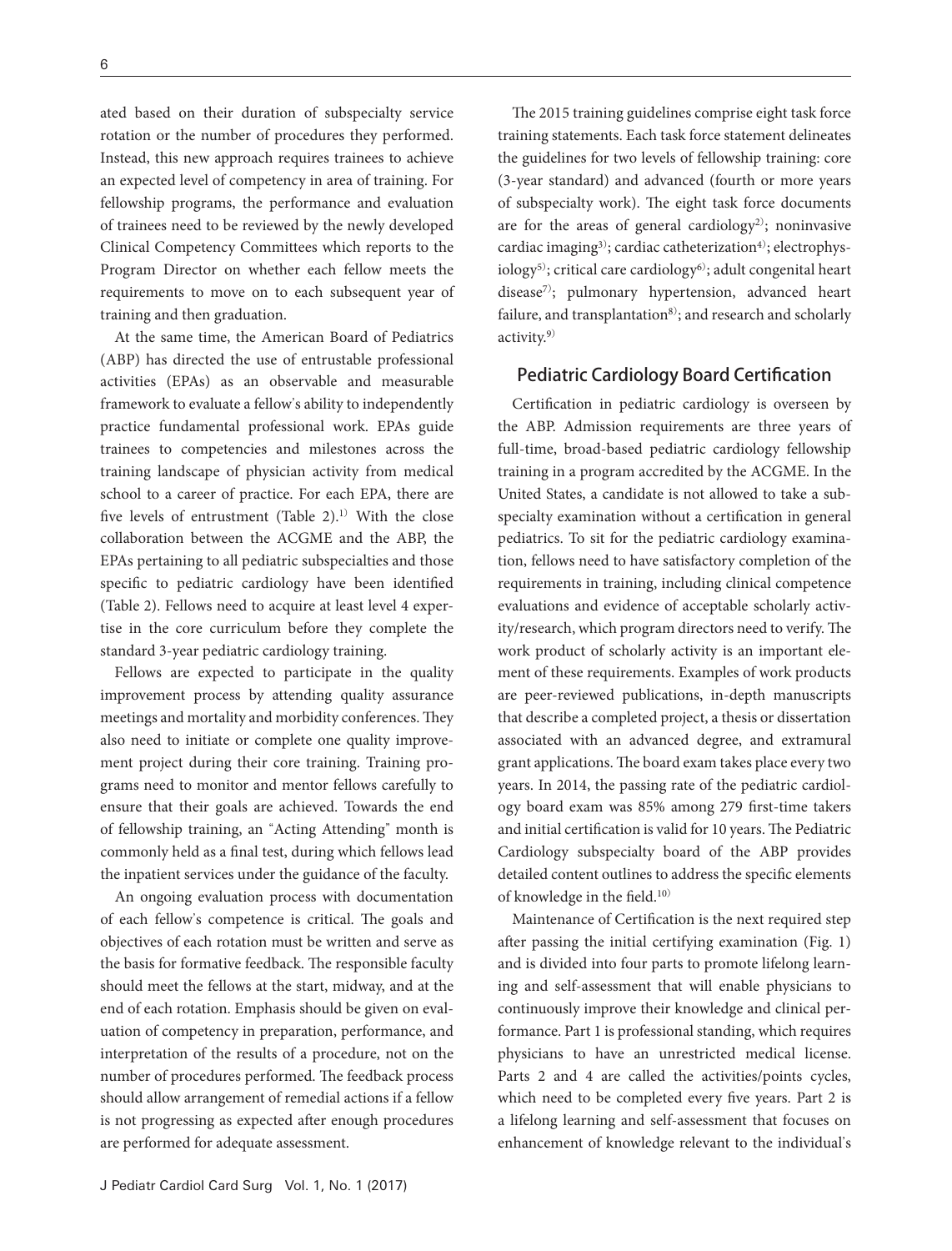practice. It can be accomplished through a variety of activities that are available on the ABP website including knowledge self-assessment, decision skills, subspecialty self-assessment, and the question of the week. Part 4 entails improvement of professional practice by participating in collaborative projects and web-based activities for quality improvement. Finally, Part 3 is the exam



## Fig. 1 MOC dashboard of the American Board of **Pediatrics**

This dashboard shows the status of parts 2, 3 and 4. (1) For example, author DK has a current MOC cycle from 07/21/2015 to 12/16/2021. (2) The required and collected points for parts 2 and 4 are usually shown. In this case, the collected points are not shown because the author just completed the previous MOC cycle in 2015. (3) Part 3, the exam cycle, shows that the author will maintain his certifications in both Pediatrics and Pediatric Cardiology until 2020 and 2024, respectively. MOC, maintenance of certification.

cycle, which requires passing the recertification examination every 10 years.

There are two major courses for pediatric cardiology board preparation in the United States. The Specialty Review in Pediatric Cardiology takes place in Chicago, IL and is organized by the American Academy of Pediatrics, Section on Cardiology & Cardiac Surgery in collaboration with the SPCTPD. The other is the Pediatric and Adult Congenital Cardiology Review course, which is organized by the Mayo Clinic and takes places in Dana Point, CA. Both courses are five to six days long and include an intensive board review with practice questions and answer sessions under the guidance of distinguished faculty. In 2016, the American Academy of Pediatrics started the Pediatrics Review and Education Program in Cardiology, which is an annual online subscription for a self-assessment program that delivers a total of 72 (18 per quarter) peer-review questions and critiques, with references linked to the ABP subspecialty content outline. At present, the only subspecialty board available in pediatric cardiology is the Adult Congenital Heart Disease certification, which has been offered by the American Board of Internal Medicine since 2015.

# The United States Pediatric Cardiology 2015 Workforce Assessment<sup>11)</sup>

The number of pediatric cardiology trainees the United States has more than doubled over the last decade, with 141 positions in the 2015 match, compared with only 61 positions in 2004. Recently, it seems that graduating fellows have faced more challenges in finding job positions in their area of subspecialty after comple-



### Relative difficulty in getting a job

<u>7 anisotropia (m. 1888).</u><br>1

Fig. 2 Relative difficulty in obtaining a job after training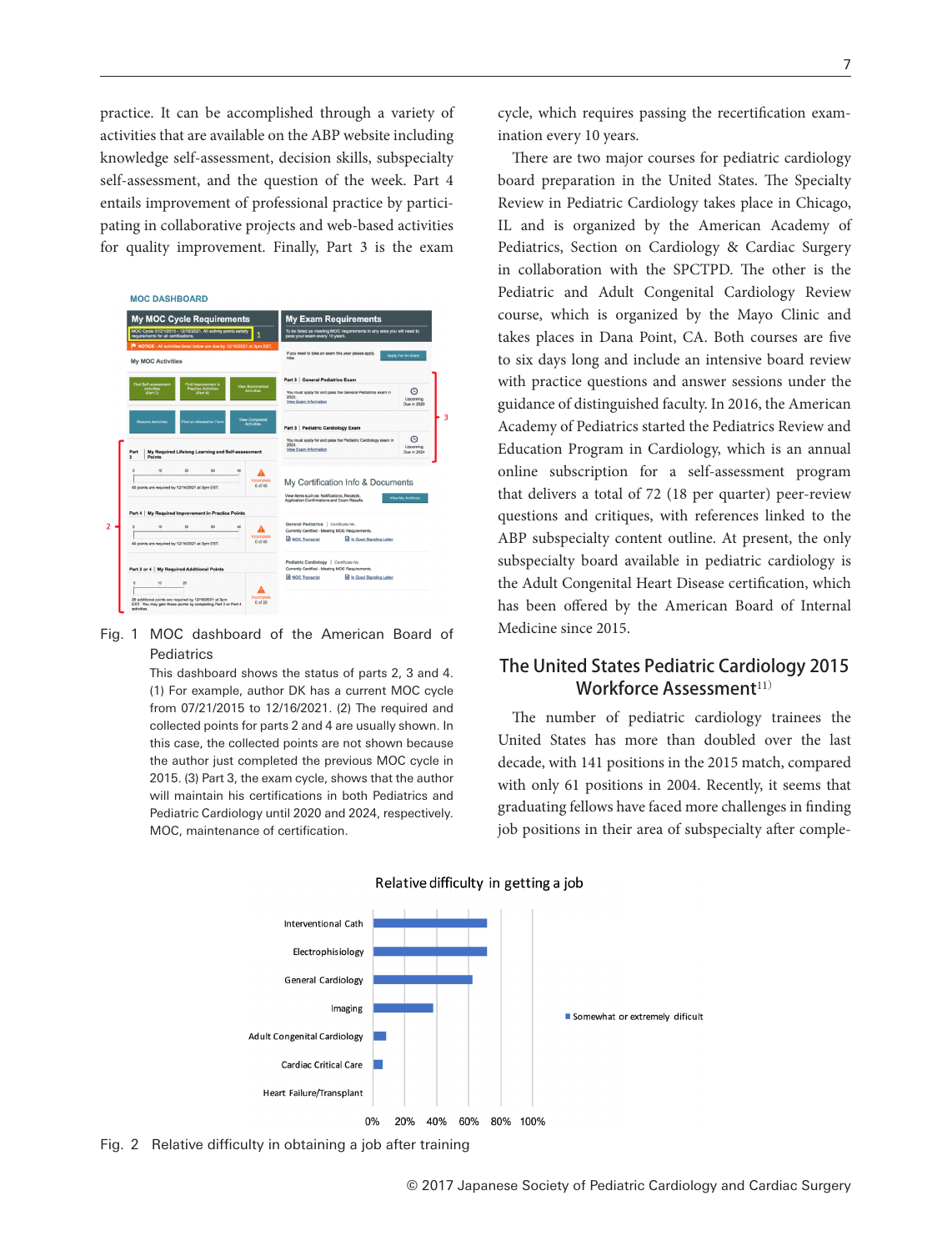tion of training. This situation has raised concerns on the possibility of an oversupply of pediatric cardiologists in certain subspecialties. To address this issue, a survey on the current training and employment patterns was conducted in 2015. Of 2,897 pediatric cardiologists contacted, a total of 823 (28%) completed the survey but with a high response rate from fellowship program directors (87%) and division chiefs (71%).

According to the results of the survey, more than half of the fellows (140/237, 59%) pursued additional subspecialty training after completion of the 3-year core training program. Of the remaining 97 graduates who accepted positions right after three years of fellowship, 51 went into an academic position while 46 joined private practice. The most difficult subspecialties to find positions in were cardiac catheterization, electrophysiology, and general cardiology (Fig. 2); whereas the easiest fields were critical care cardiology, heart failure/ transplant, and adult congenital cardiology. Based on the responses from the division chiefs, the anticipated annual job openings over the next two years will be 135 per year, compared with the 141 positions for fellowship matching every year. In addition, these graduates will be competing for vacant positions with established faculty changing institutions. The authors concluded that training programs should not increase fellowship positions at this time and that the survey should be repeated every two years to keep the field abreast of changes in training needs.

# The Society of Pediatric Cardiology Training Program Directors

The SPCTPD is a non-profit organization that comprises all pediatric cardiology fellowship directors. It was founded in 1999 to promote, maintain, and pursue excellence in the training of pediatric cardiologists. The SPCTPD website (spctpd.com) provides a periodic update on fellowship training opportunities. Although the positions for general pediatric cardiology fellowship are obtained through the National Resident Matching Program, a fourth year subspecialty fellowship position, which is sometimes hard to find, has been individually negotiated between programs and applicants. Importantly, the SPCTPD is now providing information on fourth year fellowship positions. Incidentally, author RR was a past president of the SPCTPD and played key roles in the 2015 workforce assessment and training guidelines update.

# Fellowship Programs at the Children's Hospital of Michigan

Our institution is a free-standing children's hospital that is affiliated with a large urban medical school. The pediatric cardiology fellowship started in 1991 and has grown into a medium to large-sized program in the United States. The faculty consists of 2 pediatric cardiovascular surgeons, 17 pediatric cardiologists, 2 nurse practitioners, and 9 fellows (3 per each year of training). Our program offers all the subspecialty services, including heart transplant and adult congenital heart disease. Over the last 26 years, author RR has been the fellowship director of pediatric cardiology in CHM. Author DK completed the 3-year core pediatric cardiology fellowship in 2010-2013 and the fourth year advanced fellowship in interventional catheterization in 2013‒2014; currently, he works as a staff cardiologist and participates in fellowship education.

The fellowship program curriculum of CHM was designed to provide maximum exposure to all aspects of cardiology and facilitate development of clinical competency and skills in research. Each rotation is a 4-week block, or 13 blocks per year (Table 3). First year fellows have a busy training schedule that focuses heavily on clinical medicine. At the beginning of fellowship, our new first year fellows attend an "echo boot camp" to introduce them to basic knowledge and skills related to

Table 3 Example of a fellow's rotation at the Children's Hospital of Michigan

|                     | <b>Block</b> |          |      |                    |      |                |          |               |                                   |                       |                     |                                         |                     |
|---------------------|--------------|----------|------|--------------------|------|----------------|----------|---------------|-----------------------------------|-----------------------|---------------------|-----------------------------------------|---------------------|
|                     |              |          | 3    | 4                  | 5    | 6              |          | 8             |                                   | 10                    |                     | 12                                      | 13                  |
| First year          | Echo         | Cath     |      | Inpatient Research | Echo | Stress/<br>MRI | Cath     | CV<br>surgery | Inpatient                         | Cath                  | Echo                |                                         | Research Transplant |
| Second<br>year      | Cath         | Research | Echo | Research Inpatient |      | CV<br>surgery  | Research | Cath          | Echo                              |                       |                     | Research Research Transplant Stress/MRI |                     |
| Third year Research |              | Cath     |      | Research Research  | Echo |                |          |               | ACHD Research Research Transplant | Stress/<br><b>MRI</b> | Acting<br>Attending | Research                                | Research            |

Echo, echocardiography; Cath, cardiac catheterization; MRI, magnetic resonance imaging; CV, cardiovascular; ACHD, adult congenital heart disease.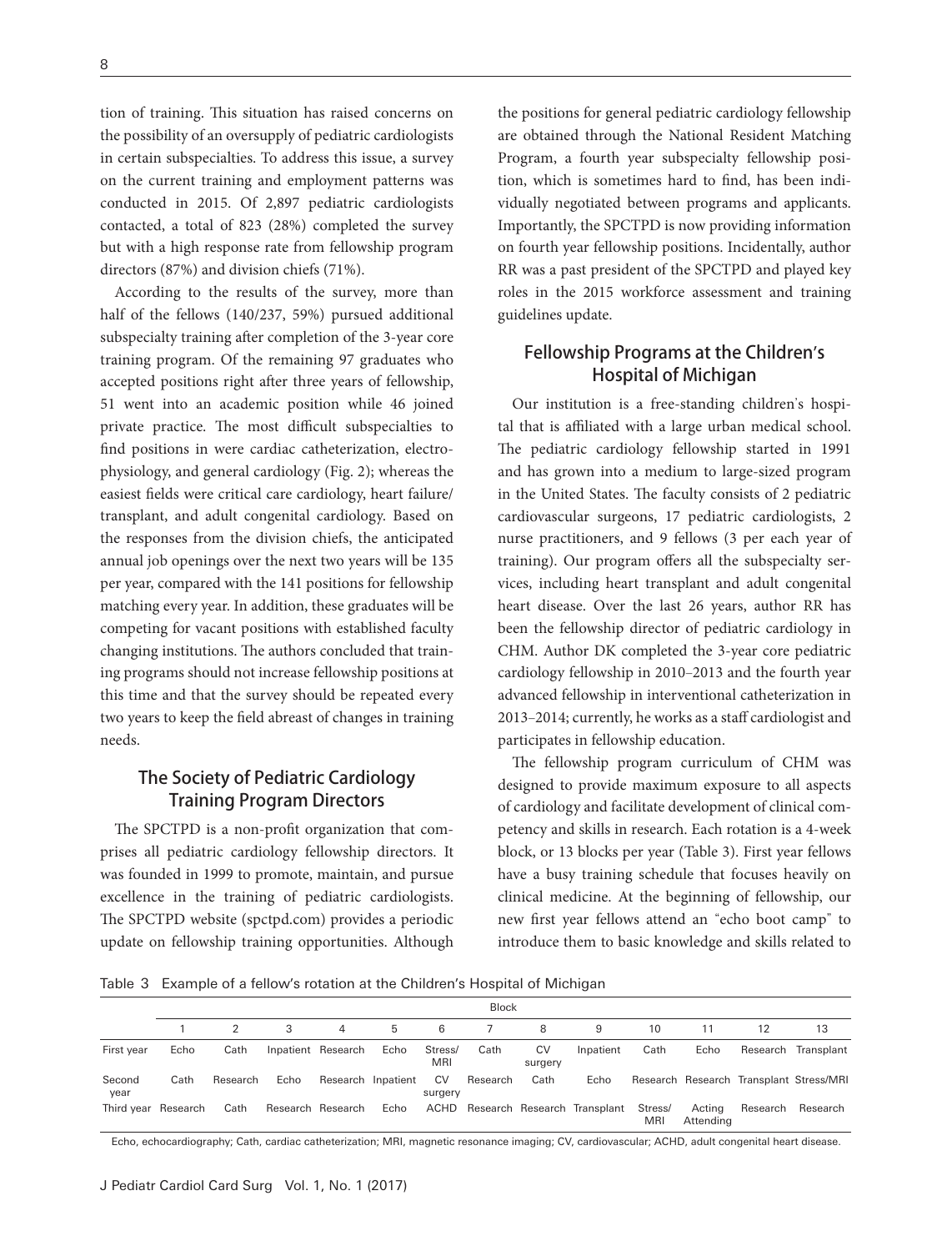|        | Mon                 | Tue                    | Wed                            | Thu                    | Fri               |
|--------|---------------------|------------------------|--------------------------------|------------------------|-------------------|
| Week 1 | 7:30 Cath Lecture   | 7:30 SOC meeting       | 7:30 Echo lecture              | 7:30 Angio conf        | 7:30 Board Review |
|        |                     | 13:00 EKG conf         | 12:00 Subspecialty fellow conf |                        |                   |
|        |                     | 15:00 Surgical conf    |                                |                        |                   |
| Week 2 | 7:30 Path review    | 7:30 Echo OA           | 7:30 Echo fellow case          | 7:30 Angio conf        |                   |
|        |                     | 13:00 Research seminar | 12:00 Subspecialty fellow conf | 12:30 Echo case review |                   |
|        |                     | 15:00 Surgical conf    |                                |                        |                   |
| Week 3 | 7:30 EP Lecture     | 13:00 Journal club     | 7:30 Echo lecture              | 7:30 Angio conf        | 7:30 Board Review |
|        |                     | 15:00 Surgical conf    | 12:00 Subspecialty fellow conf |                        |                   |
| Week 4 | 7:30 Stress Lecture | 7:30 Core lecture      | 7:30 Echo fellow case          | 7:30 Angio conf        |                   |
|        |                     | 13:00 EKG conf         | 12:00 Subspecialty fellow conf | 12:30 Echo case review |                   |
|        |                     | 15:00 Surgical conf    |                                |                        |                   |
| Week 5 | 7:30 Case of Month  |                        | 7:30 Echo lecture              |                        |                   |
|        |                     |                        | 12:00 Subspecialty fellow conf |                        |                   |

SOC, scholarship oversight committee; EKG, electrocardiogram; conf, conference; Angio, angiography; Echo, echocardiography.

Table 4 Example of the monthly lecture schedule at the Children's Hospital of Michigan

transthoracic echocardiography. The first year of training includes three blocks of cardiac catheterization and echocardiography, two blocks of inpatient service, two blocks of protected research, one block of exercise stress laboratory/cardiac magnetic resonance imaging (MRI), one block of cardiovascular surgery, and one block of inpatient/transplant service. The succeeding second and third years of training can be tailored based on each fellow's interests and skills, but in general, the second year includes two blocks of cardiac catheterization and echocardiography; one block each of inpatient service, exercise stress laboratory/cardiac MRI, cardiovascular surgery, and inpatient/transplant service; and five blocks of protected research time. The third year fellows spend up to seven blocks of dedicated research time, with the remaining time spent for inpatient/transplant service, inpatient "Acting Attending" service, cardiac catheterization, echocardiography, adult congenital heart disease, and exercise stress laboratory/cardiac MRI.

There are two important committees that monitor the fellows' performance. The clinical competency committee (CCC) meets at least semi-annually to make a consensus decision on the progress of each fellow by review and discussion of performance evaluations based on the expected milestones. The CCC generates a report to the program director and serves as an early warning system for fellows who fail to meet the expected goals. The research scholarship oversight committee (SOC) assists fellows in designing, conducting, and assesses their likelihood of completing their research projects during training. These committee are responsible for determining satisfactory attainment of the goals and objectives of the training program, which will enable the fellows to complete their training and be eligible to sit for the pediatric cardiology board examination. In addition, every quarter, the program director personally meets with the fellows to discuss their performance, needs, and future plans, such as advanced training and job positions. The program director reviews each fellow's individual learning plan to ensure that goals are being met and that strategies are in place in order to overcome any obstacles.

Throughout fellowship training, fellows are mandated to attend a wide variety of educational lectures (Table 4). Regardless of rotations, fellows should be allowed to excuse themselves from clinical duty to be able to attend the educational activities. The importance of fellow participation should be stressed and the culture of education as a priority should be fostered. Every morning at 7:30 a.m. to 8:30 a.m., didactic lectures are given by faculty members or by the fellows themselves, or fellows take turns reading unknown cases of echocardiograms, angiograms, or electrocardiograms. Every Monday morning, the faculty give 1-hour lectures on specific topics, including cardiac catheterization, electrophysiology, heart transplant, exercise physiology, cardiac MRI, and pulmonary hypertension. On the last Monday of each month, inpatient and catheterization fellows present an interesting case that they have encountered during their rotations, followed by active discussion with the faculty. Pathology review takes place once a month and involves the fellows examining stored gross specimens of congenital heart disease under the guidance of the faculty. On Tuesday mornings, fellows engage in different types of activities every week including presenting their research projects and meeting with the SOC. Here, the fellows discuss the progress of their research projects and the SOC members provides constructive advice to help fel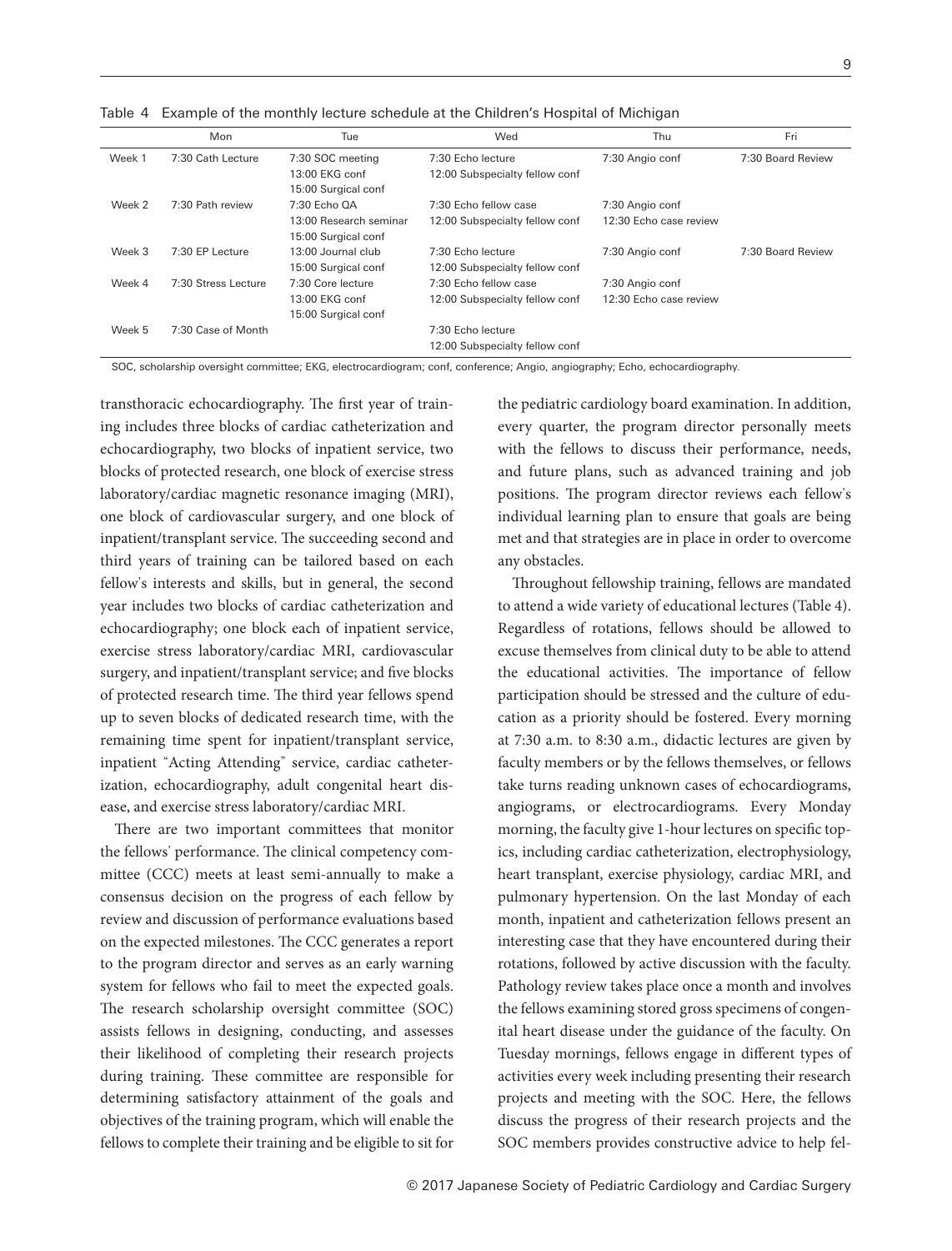lows proceed with their research successfully.

A core lecture is held monthly and includes in-depth presentation by the fellows and faculty members on various contemporary topics, such as hyperlipidemia, cardiac embryology, extracorporeal mechanical oxygenation/ ventricular-assisted devices, and prosthetic heart valves. A journal club takes place once a month and requires fellows to discuss an article of interest using a standard evidence-based appraisal. Every Tuesday afternoon, there is a surgical conference wherein cardiologists and cardiovascular surgeons discuss and make recommendations on the management of each presented case. This conference is important not only for our clinical service, but also for the education of the fellows. All the clinical information and pertinent imaging findings (e.g., catheterization, echocardiography, and/or computed tomography or MRI) are carefully reviewed in order to come up with a treatment strategy that is evidence-based. Fellows are responsible for presenting each case in a concise and satisfactory manner.

On Wednesday mornings twice a month, echocardiography lectures on specific cardiac pathologies are given by the imaging faculty. For the other weeks, one fellow in the echocardiography rotation is tasked to read the images without knowing the diagnosis in front of all the other fellows and the faculty; this session aims to evaluate a fellow's knowledge and ability to read echocardiography as well as to teach pertinent echocardiographic issues. On Thursday mornings, an angiography conference is held by the fellows and the catheterization faculty to discuss angiographic imaging; this activity allows fellows to improve their interpretation of angiography along with understanding of hemodynamic data. Every other week, an echocardiography attending spends time in reviewing the images with the fellows. In this session, fellows are given technical advice on how to better acquire echocardiography images. On 2 Friday mornings a month, the fellows discuss among themselves and under faculty supervision certain topics in the ABP pediatric cardiology content outline; this board review session is a preparation for the pediatric cardiology board examination.

Every 12:00 p.m. on Wednesdays, a series of unique research and education seminars occur that target all 52 subspecialty fellows of the nine pediatric fellowship programs at CHM. All these fellows attend this seminar series to learn topics that are common to all subspecialties. On the first and third Wednesdays of the month, fellows are given didactic lectures on medical statistics, institutional review board applications, grant and manuscript writing, and poster and oral presentations. Other topics covered by the seminar series include newer areas of emphasis by the ACGME, such as teaching skills and trainee health and safety issues, including the need for adequate sleep and quality improvement initiatives. On the second Wednesday of the month, a faculty member shares his/her experiences on research to serves as a role model for research at the next level. On the fourth Wednesday of the month, fellows present their research and receive input from experts from a wide array of subspecialties.

Fellow's research is supported by a generous internal grant from the CHM foundation. Fellows can apply for a maximum of USD 3,000 per project per year. When the project is accepted for presentation at a national conference, the fellow can apply for a maximum of USD 1,500 as travel fund from the same endowment.

Our cardiology fellows take in-house calls, which require on-call fellows to stay overnight in the hospital. The in-service attending physician works with the on-call fellows to provide overnight coverage of the cardiology service. The cardiology fellows have on-call duties an average of once every nine nights. During the on-call service from 5 p.m. to 7 a.m., the on-call fellow is responsible for all inpatient cardiology care, new consultations, and urgent echocardiography procedures. The next day, the on-call fellow attends the morning lecture before signing out and leaving the hospital. Fellows are allowed four weeks of vacation every year.

# Conclusion

The training guidelines for pediatric cardiology in the United States have been recently revised to improve the educational experience and the evaluation process. With increased complexity in pediatric cardiology subspecialties, advanced training has become more common. As pediatric cardiology has become a highly competitive field, constant programmatic improvement is needed to insure fellows graduate with the required knowledge and skills to succeed.

## Conflict of interest

The authors have no conflicts of interest to declare.